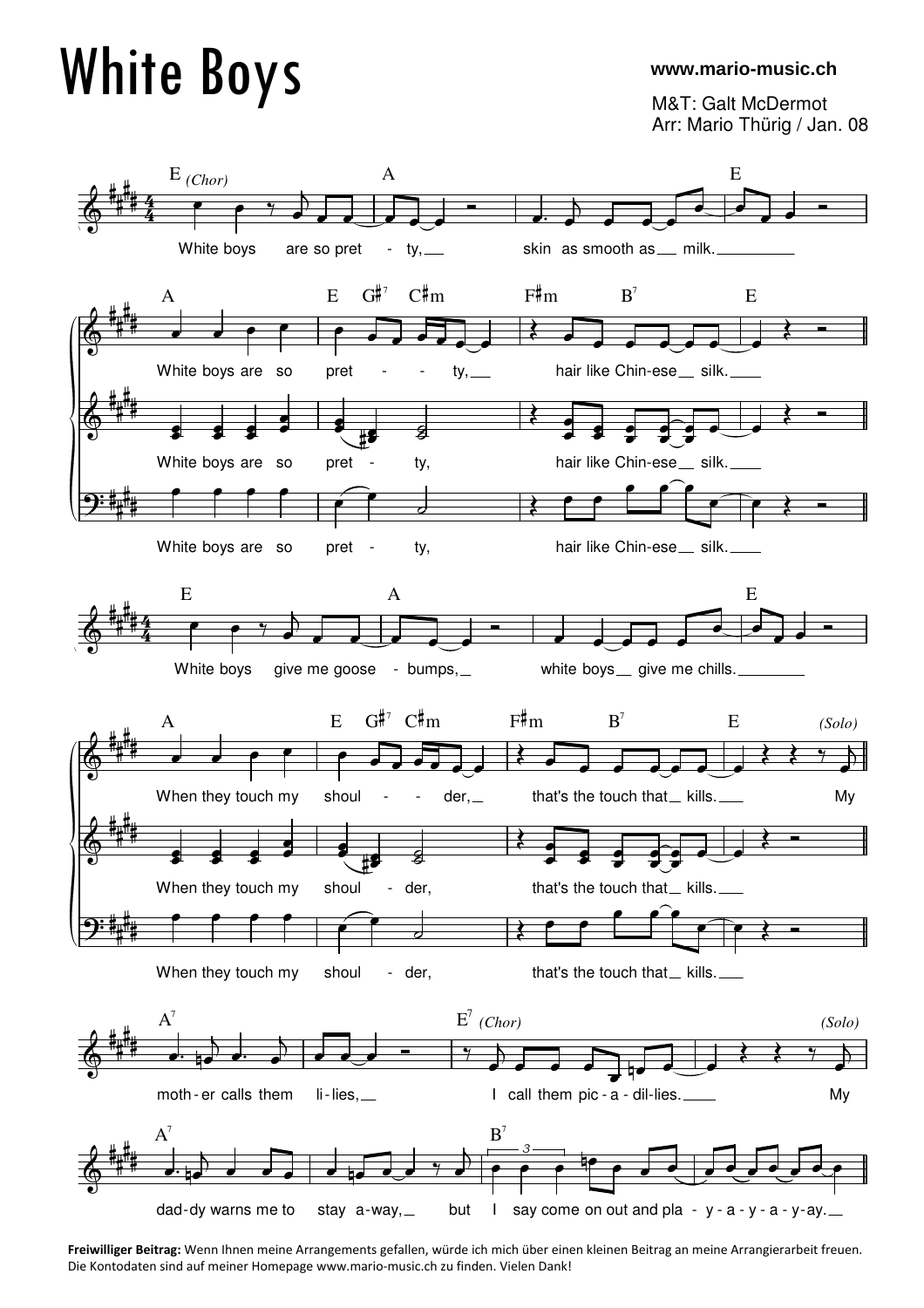White Boys - 2